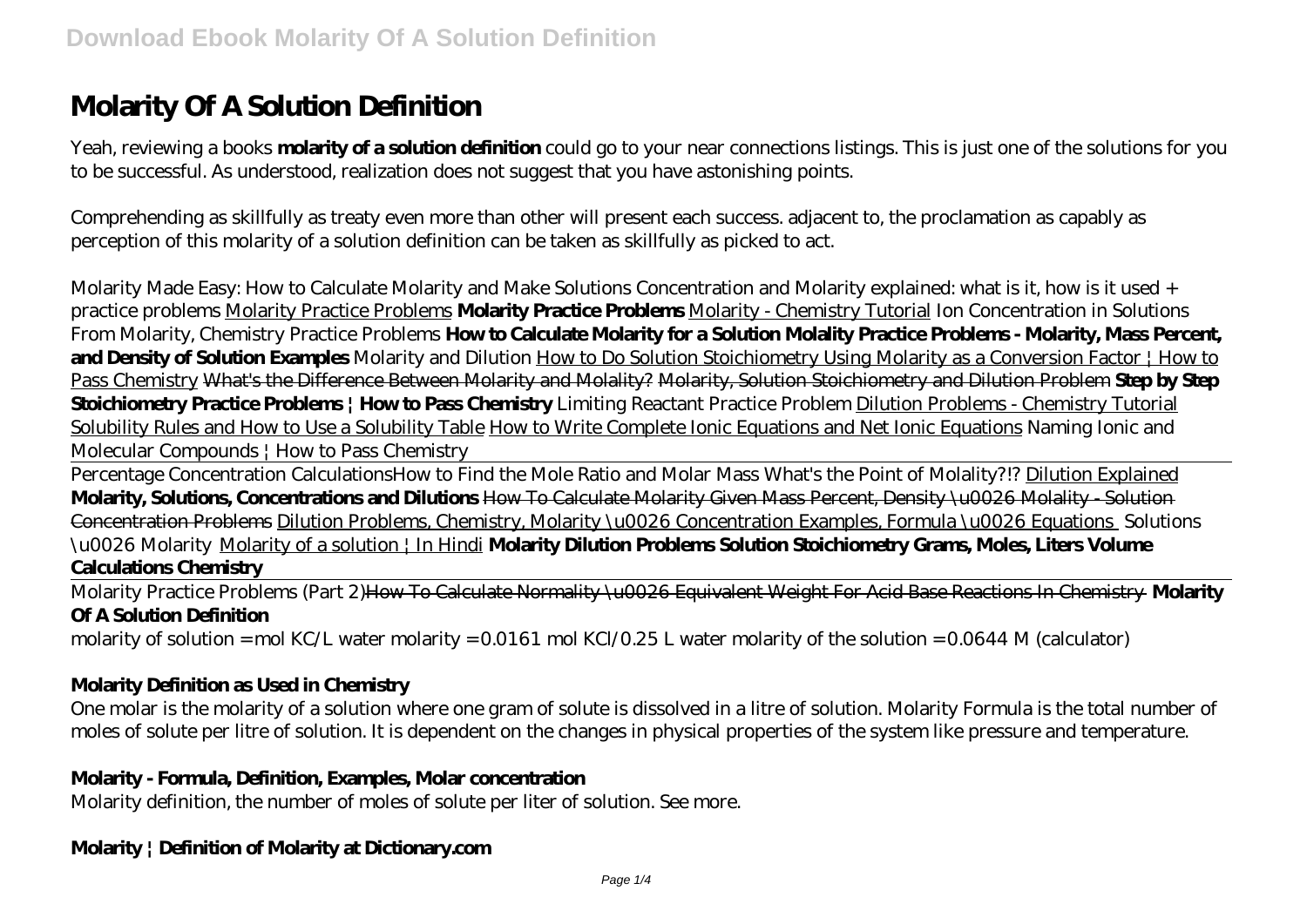Molar concentration (also called molarity, amount concentration or substance concentration) is a measure of the concentration of a chemical species, in particular of a solute in a solution, in terms of amount of substance per unit volume of solution. In chemistry, the most commonly used unit for molarity is the number of moles per liter, having the unit symbol mol/L or mol ⋅ dm −3 in SI unit.

#### **Molar concentration - Wikipedia**

Molarity Of Solution Definition silver colloids definition of terms. an introduction to chemistry thoughtco. acid base chemistry chemistry encyclopedia reaction. what is a 25 wt solution of tetramethylammonium. concentration lectures percentage to molarity conversion. concentration wikipedia. molar

## **Molarity Of Solution Definition**

Molarity (M) is the amount of a substance in a certain volume of solution. Molarity is defined as the moles of a solute per liters of a solution. Molarity is also known as the molar concentration of a solution. Molarity formula and units. The units of molarity are M or mol/L. A 1 M solution is said to be "one molar." Molarity equation. M = moles solute / liters solution. Molarity vs molality

## **Molarity vs Molality: Formula and Definitions | Technology ...**

The definition of molarity can be used to determine the amount of solute or the volume of solution, if the other information is given. Example 4 illustrates this situation. Example 15.2. 1: How many moles of solute are present in 0.108 L of a 0.887 M NaCl solution?

## **15.02: Solution Concentration - Molarity - Chemistry ...**

Definition: Molarity of a given solution is defined as the total number of moles of solute per litre of solution. The molality of a solution is dependent on the changes in physical properties of the system such as pressure and temperature as unlike mass, the volume of the system changes with the change in physical conditions of the system.

## **Molarity Formula with Solved Examples - BYJUS**

Molarity is a unit of concentration, measuring the number of moles of a solute per liter of solution. The strategy for solving molarity problems is fairly simple. This outlines a straightforward method to calculate the molarity of a solution. The key to calculating molarity is to remember the units of molarity (M): moles per liter.

## **Learn How to Calculate Molarity of a Solution**

This molarity calculator is a tool for converting the mass concentration of any solution to molar concentration (or recalculating the grams per ml to moles). You can also calculate the mass of a substance needed to achieve a desired molarity. This article will provide you with the molarity definition and the molarity formula.To understand the topic as a whole, you will want to learn the mole ...

## **Molarity Calculator [with Molar Formula]**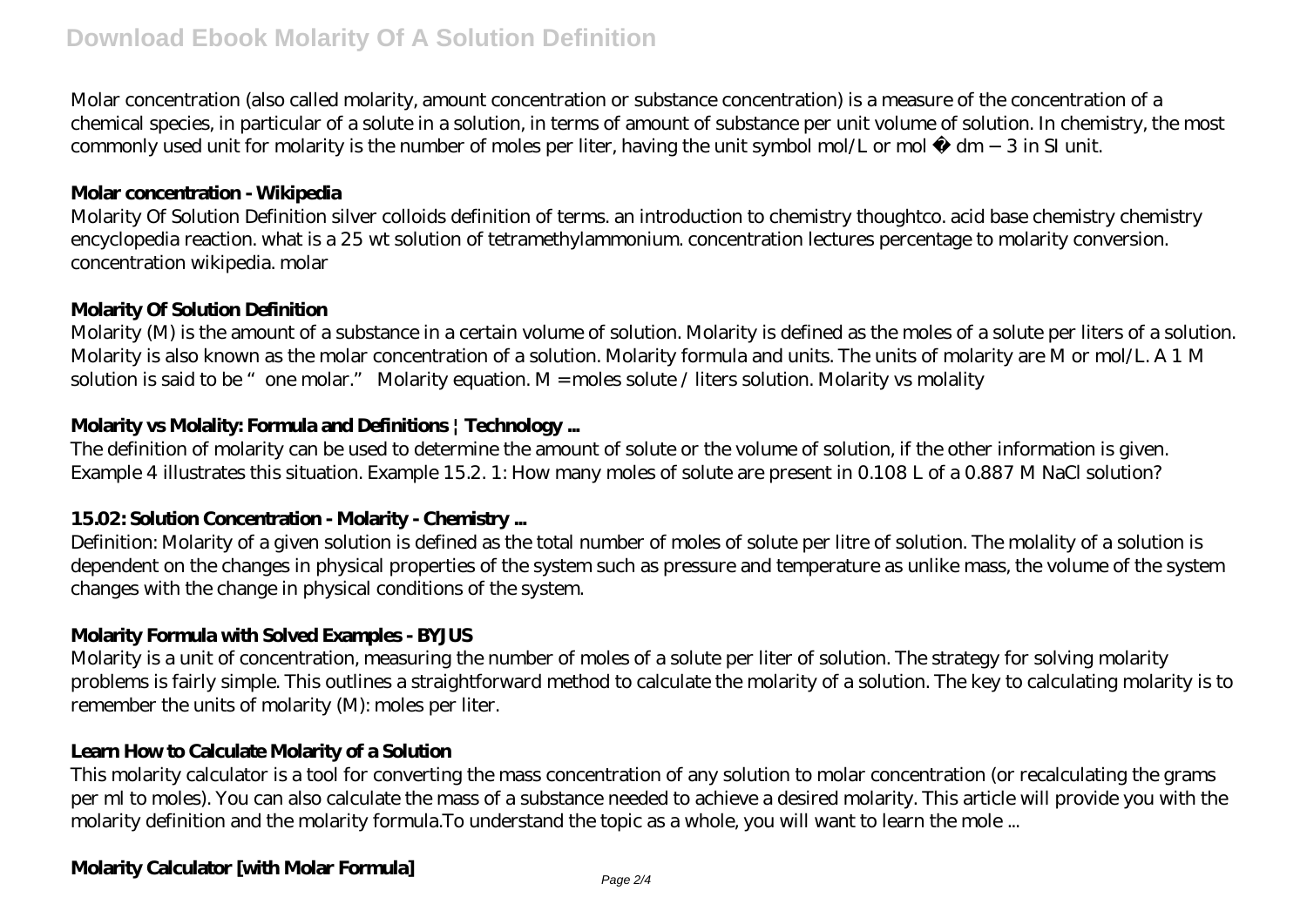june 24th, 2018 - definition molar concentration or molarity is most commonly expressed in units of moles of solute per litre of solution for use in broader applications it is defined as amount of SUBSTANCE OF SOLUTE PER UNIT VOLUME OF SOLUTION OR PER UNIT VOLUME AVAILABLE TO THE SPECIES REPRESENTED BY LOWERCASE C'

### **Molarity Of Solution Definition**

A molar solution is defined as an aqueous solution that contains 1 mole (gram-molecular weight) of a compound dissolved in 1 liter of a solution. In other words, the solution has a concentration of 1 mol/L or a molarity of 1 (1M). Physicists and chemists typically use this parameter to express concentrations of various substances.

### **What is a Molar Solution? - Definition from Corrosionpedia**

Molarity (M) is defined as the number of moles of solute per liter of solution.molarity = moles of solute/liters of solution Molality (m) is defined as the number of moles of solute per kilogram of solvent.molality = moles of solute/kilograms of solvent Although their spellings are similar, molarity and molality cannot be interchanged.

#### **Review of Molarity, Molality, and Normality**

Molarity of a solution The number of moles of the solute dissolved per unit volume of the solution is the definition of molarity. Units can be mol dm -3 or mol m -3.

## **Concentration Calculation Questions, Answers | Molarity ...**

Molarity is used to express the concentration of a solution. Also known as molar concentration, molarity is the number of moles of solute (the material dissolved) per liter of solution. The units of molarity are moles per cubic decimeter, written mol dm -3 or simply M.

## **Definition of molarity - Chemistry Dictionary**

Molarity, which is denoted by M, is defined as the number of moles of solute present in one litre of solution. It is given by the equation: molarity = no. of moles of solute/volume of solution in litres

## **Molarity – Definition, Mole Fraction and Weight Percentage**

The moles of solute present in any solution can be expressed by the concentration units of molarity and molality. The molarity and molality are concentration units that are commonly used. Both are...

## **What is the molarity of a phosphoric acid solution if the ...**

Molarity is the number of moles of a substance per litre of solution, also known as molar concentration. A capital M signifies solutions labelled with molar concentration. A 1.0 M solution contains 1 mole of solvent per litre of solution. Molality is the number of solvent moles per kilogram.

Page 3/4